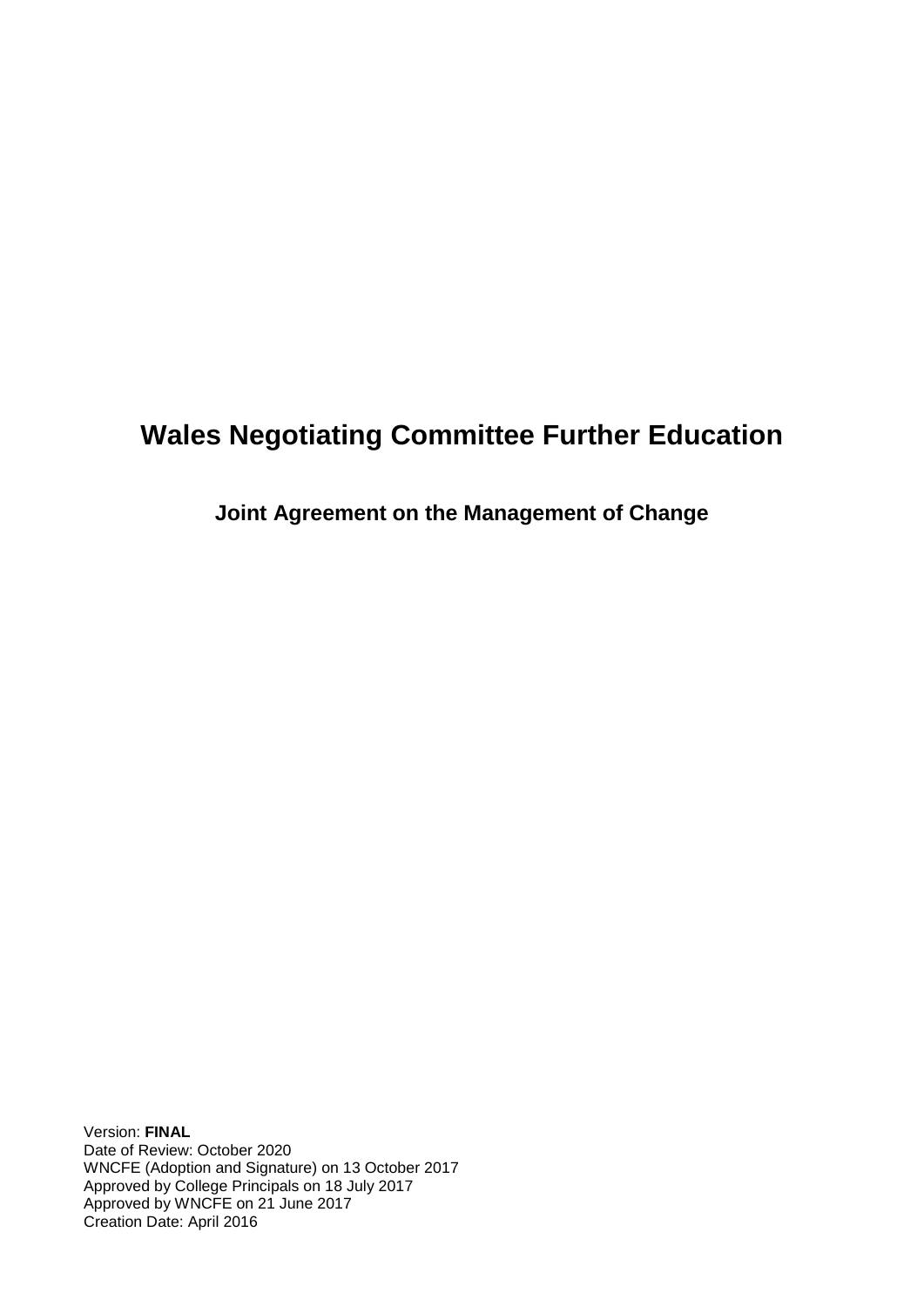| <b>Section</b> | Page No. |
|----------------|----------|
|                |          |

| 1. | <b>Context</b>    | 3                       |
|----|-------------------|-------------------------|
| 2. | <b>Status</b>     | $\mathbf{3}$            |
| 3. | <b>Scope</b>      | $\mathbf{3}$            |
| 4. | <b>Policy</b>     | $\overline{\mathbf{4}}$ |
| 5. | <b>Principles</b> | 4                       |
| 6. | <b>Monitoring</b> | $\overline{\mathbf{7}}$ |
| 7. | <b>Review</b>     | $\overline{7}$          |

## **Appendices:**

If you or someone you know would like this document in an alternative format please contact:

Julie Osman, ColegauCymru Email: [julie.osman@colegaucymru.ac.uk](mailto:julie.osman@colegaucymru.ac.uk)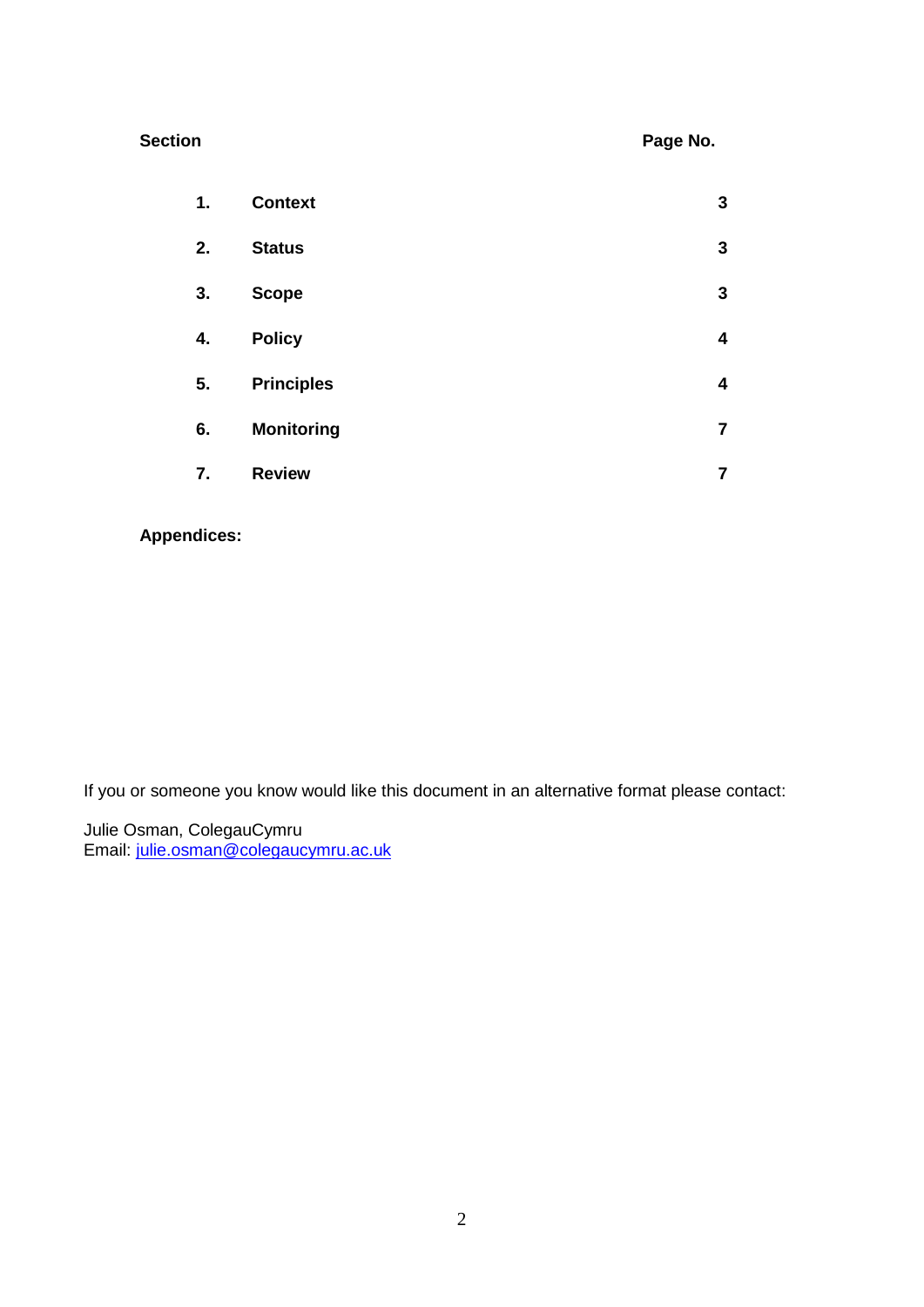#### 1. **Context**

- 1.1.*Change (noun)* can be defined as 'an act or process through which something becomes different'. Change is an ever present part of life.
- 1.2.In a Further Education (FE) context change can range from major changes, e.g. mergers, restructures or the introduction of new employment contracts to minor changes e.g. changes to policies, facilities or training courses.
- 1.3.Change is often introduced to try and improve an organisation. However the causes of change can be due to both internal and external factors, some of which are not always positive. The FE sector has been subject to a variety of external factors in recent years, these include cuts in funding, merger requirements, changes in technology, curriculum developments, changes in government legislation and priorities. In addition, there are also internal factors influencing change e.g. changing customer requirements, a need to find commercial opportunities to supplement core funding and employee feedback.
- 1.4.The impact of change can have huge consequences on FE Institutions, it is therefore essential to try and manage change effectively by working with members of staff and their representatives.

#### 2. **Status**

- 2.1.This Agreement has been jointly agreed between the trade unions and employers in the Wales Negotiating Committee Further education
- 2.2 This agreement is for use by individual Colleges in order to develop policy and procedure for the management of change. In determining local policy, normal consultation arrangements should apply with recognised trade unions in accordance with the terms set out in this collective agreement.
- 2.3 This document was provisionally impact assessed on a national level to assist organisations in meeting the requirements of the Equality legislation and the Welsh Language Act on **[insert date]**.
- 2.4 This document was subsequently impact assessed by the organisation on **[insert date]**.

#### 3. **Scope**

- 3.1.This nationally agreed Collective Agreement between all Welsh FE Colleges and their recognised trade unions is intended as a framework for developing and implementing proposals to achieve organisational change.
- 3.2.This Agreement does not replace individual FE colleges' policies on redundancy handling and those detailing the requirements of employment legislation. Where the proposed change relates to a possible redundancy situation or other employment legislation then those policies/processes should be followed. However this Agreement does lay out key principles to be followed as part of any change management process.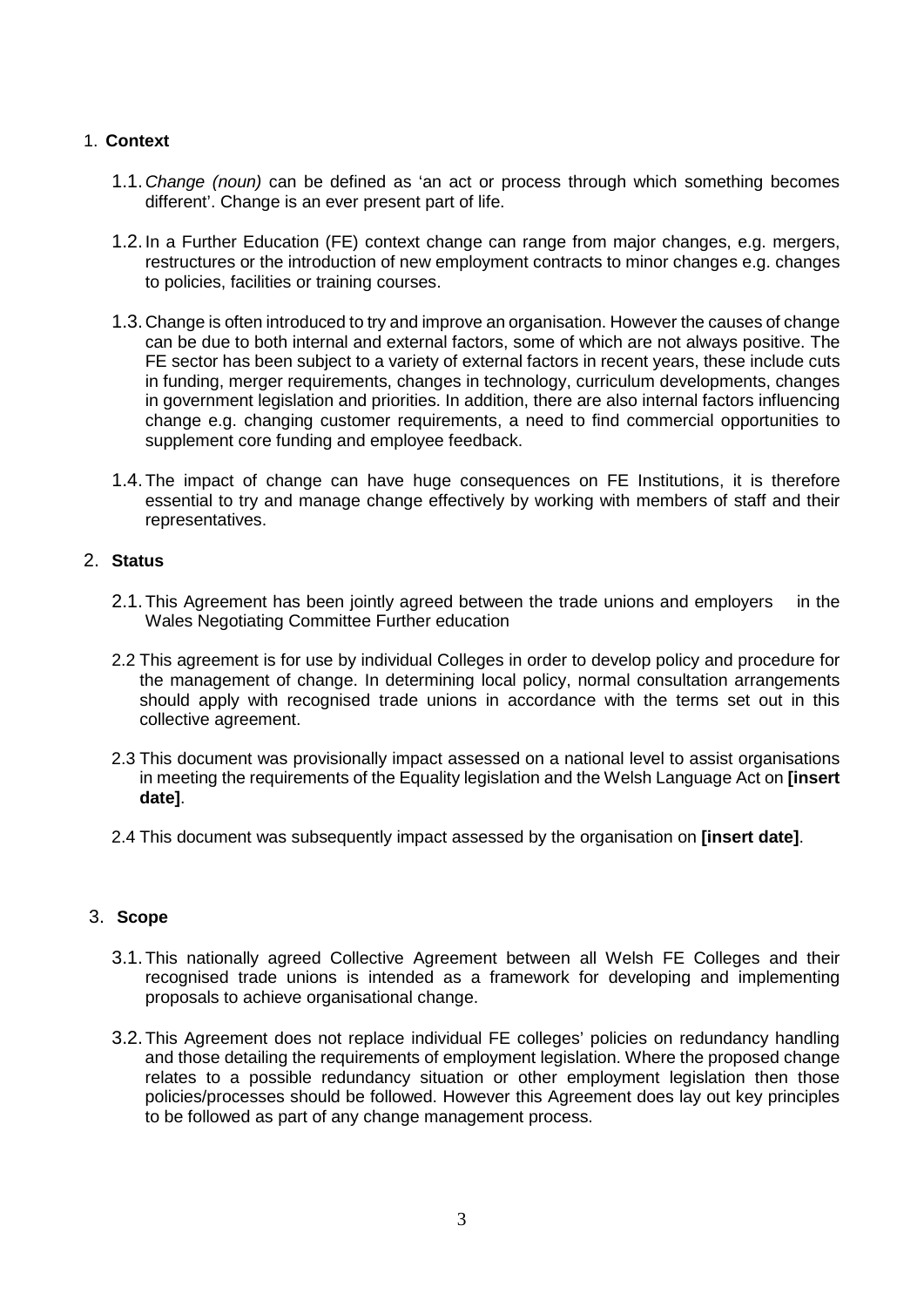### 4. **Policy**

- 4.1.It is acknowledged that organisational change may be necessary in order for the college to continue to deliver excellent teaching and learning for its learners and the community, it serves.
- 4.2 Although the principles in this Agreement are intended for use in larger change management exercises they should be reflected in all types of change management activity.
- 4.3 The college values all its employees and is committed to taking every possible step to avoid the need for compulsory redundancies.
- 4.4 The college and the recognised unions are committed to seeking organisational change through consensus and agreement. To this end consultation and negotiation over any organisational change shall be carried out with the objective of reaching agreement.

#### 5. **Principles**

To deliver successful change management it is important to develop good formal and informal working relations between college management teams and trade unions that build trust. To facilitate this, all parties should adhere to the following principles when working together.

- All parties should work together to deliver change and have joint ownership of the change process.
- The consultation processes must begin at the earliest possible stage.
- There needs to be openness, honesty and mutual respect in the relationship.
- The provision of a business case for the change
- Full disclosure of the relevant information to enable an informed dialogue with the recognised trade unions
- Where partners provide information in confidence, this confidence will be respected by all other parties.

#### 5.1.**Determining the Need for Change**

- 5.1.1. Some requirements for change will be led by certain events and therefore will be easy to identify. However other change will need to be instigated to try and improve the college e.g. higher levels of performance, quality, increased efficiency etc.
- 5.1.2. When considering change you will need to ask certain key questions.
	- What are you thinking of changing?
	- Why are you thinking of changing this?
	- Who will be affected by the change? Who are the key stakeholders in the change?
	- What outcome do you want following the change?
	- What would happen if you don't change?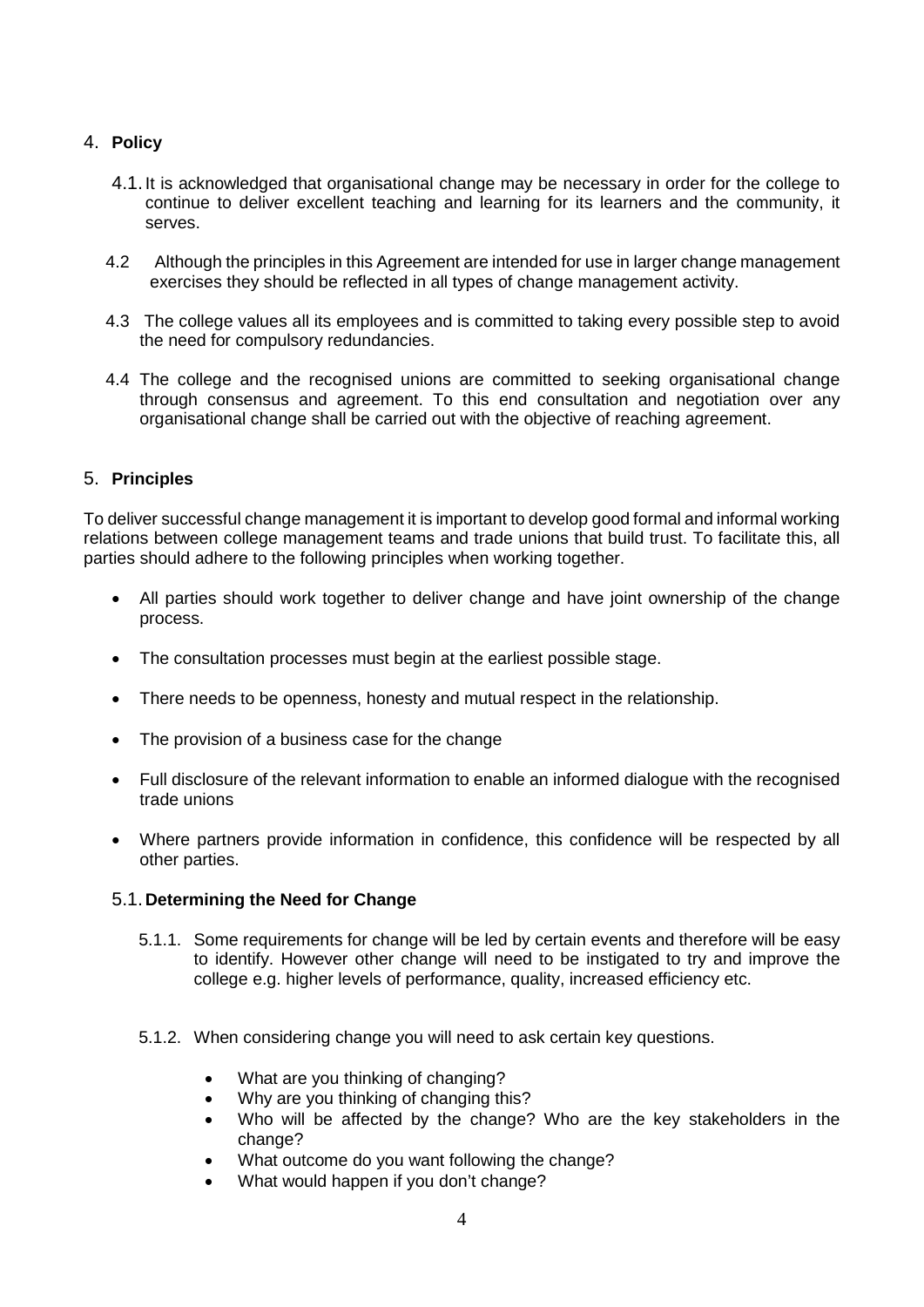- 5.1.3. It is essential that at an early stage the possible need for change is discussed with all of the key stakeholders.
- 5.1.4. The key stakeholders will be anyone who has a legitimate interest in the activity, whether they are students, staff, Trade Unions, governors, funders or members of the local community.

#### 5.2.**Communication and Consultation**

- 5.2.1. People will be responsible for success or failure of a change programme. Engaging stakeholders, involving staff in planning and decision making, and communicating effectively are vital throughout the process.
- 5.2.2. Being able to set out a compelling vision of the future is crucial, but equally important is the ability to listen respectfully to feedback, and if appropriate modify the vision. Communication is continual, and not one-way.
- 5.2.3. The single most complained-about aspect of change management is communication, and much of that unhappiness is in response to change that is imposed through impersonal communication channels, rather than developed collaboratively.
- 5.2.4. It is likely that discussion will not be possible with all of the members of the key stakeholder groups and therefore consultation with representatives is essential. It is important that the representatives have the opportunity to discuss the changes with the members of their groups. This dialogue will help to raise awareness and provide a greater participation in the change process.
- 5.2.5. Trade unions, working in partnership with college management teams can play a key role in developing communication and consultation channels for successful change management.

#### 5.3.**Planning**

- 5.3.1. It is important to develop a plan for change. However forced, imposed or inflexible change plans are less likely to succeed. Have clear ultimate goals, timescales, accountabilities and responsibility, but build in opportunities to review, reflect and modify your aims and plans.
- 5.3.2. Where there is a gap in the skills or knowledge, build in training and development opportunities for managers and representatives to assist with the change process.
- 5.3.3. Learning and providing opportunities for feedback will allow a dynamic, emergent approach that is likely to be more successful than one which is rigidly planned and implemented without flexibility.
- 5.3.4. Ensure that throughout the planning process the key stakeholder are fully involved and have the opportunity to provide input to the plan.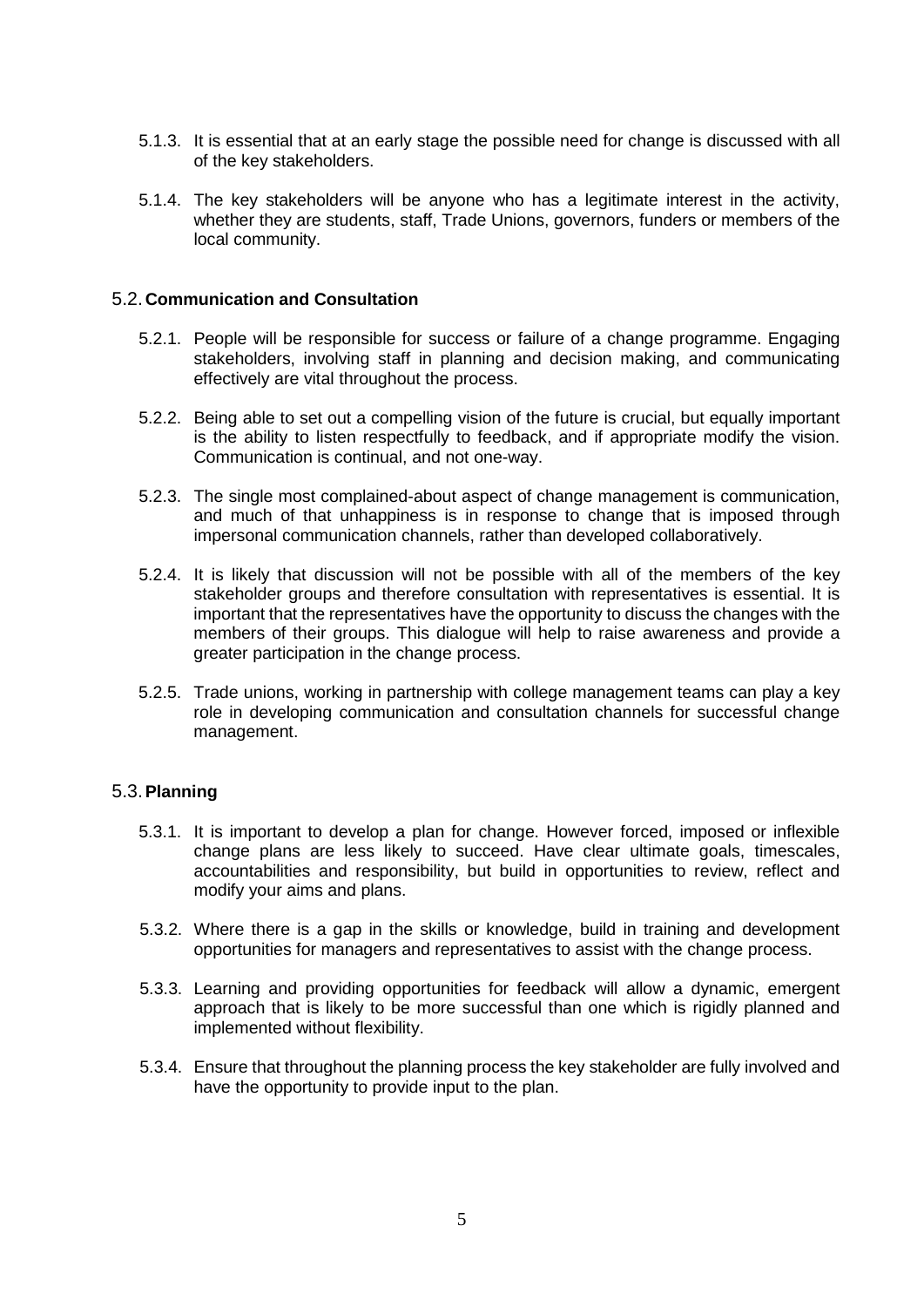- 5.3.5. The plan for any change management process should include
	- A business plan
	- All relevant documentations
	- Clear lines of accountability
	- Clear time frames
	- A clear communication plan
	- A process for acting on feedback and making amendments as necessary

#### 5.4.**Managing the Process**

5.4.1. When managing the change process it is important to realise the impact change has on individuals. In the ACAS Advisory Booklet, How to Manage Change they show the following curve that highlights the journey that employees typically go through during the process of change.



- 5.4.2. Members of staff will be affected by change in different ways and there are no time constraints on how long the journey may take.
- 5.4.3. It is therefore important that the impact of change on staff is not underestimated and time is spent to understand and support members of staff that are experiencing change.
- 5.4.4. During the change process it is also important to motivate members of staff to continue with the 'day to day' role. Communication is again vital to ensuring members of staff are aware of when changes may take place and to understand the impact these may have.

#### 6. **Monitoring**

6.1. This agreement will be monitored by *to be completed by individual colleges.*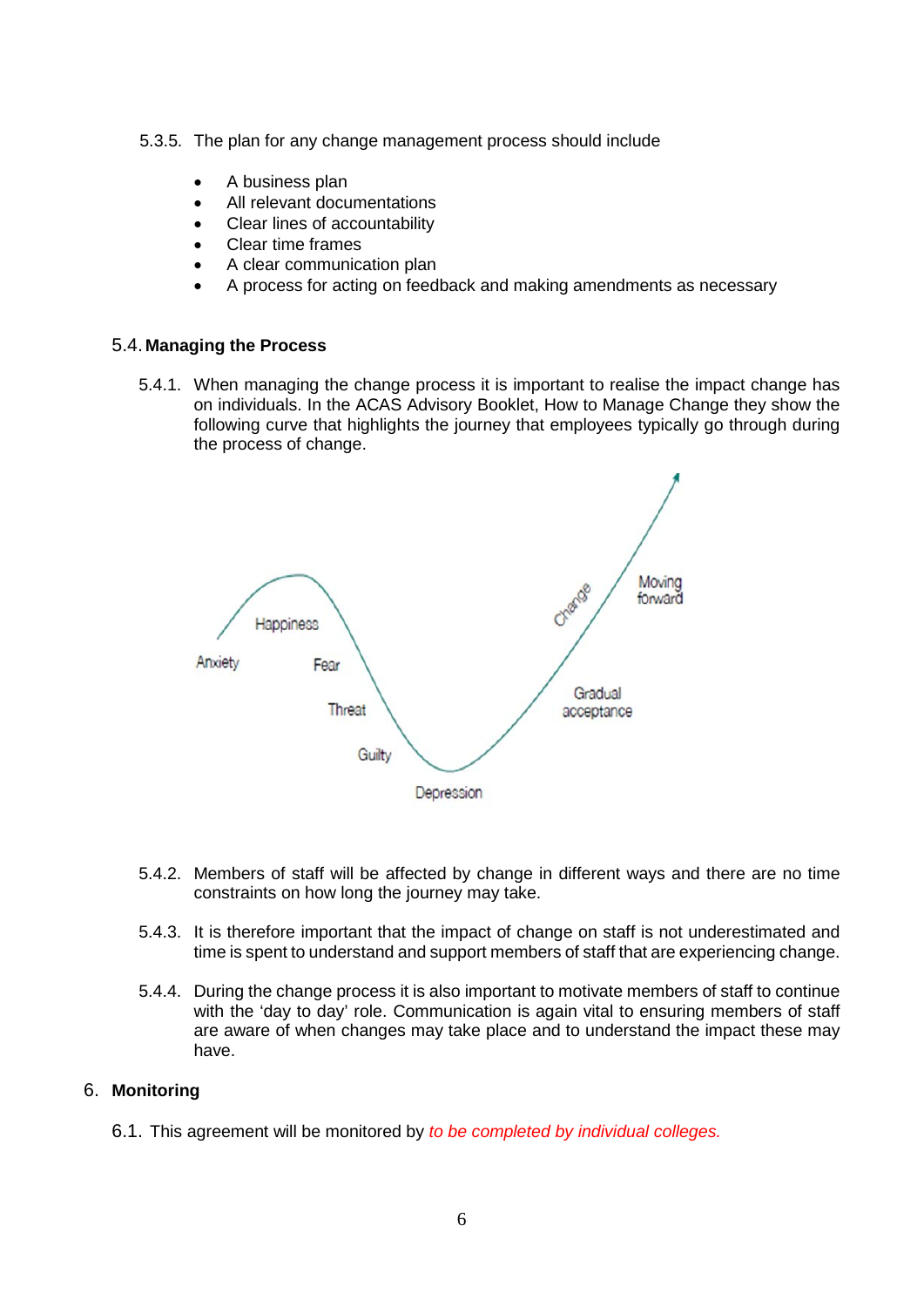## 7. **Review**

- 7.1.This policy will be reviewed every three years by Wales Negotiating Committee Further Education, to ensure it remains compliant with legislation and is having a beneficial impact on change management.
- 7.2. Next review date will be in October 2020.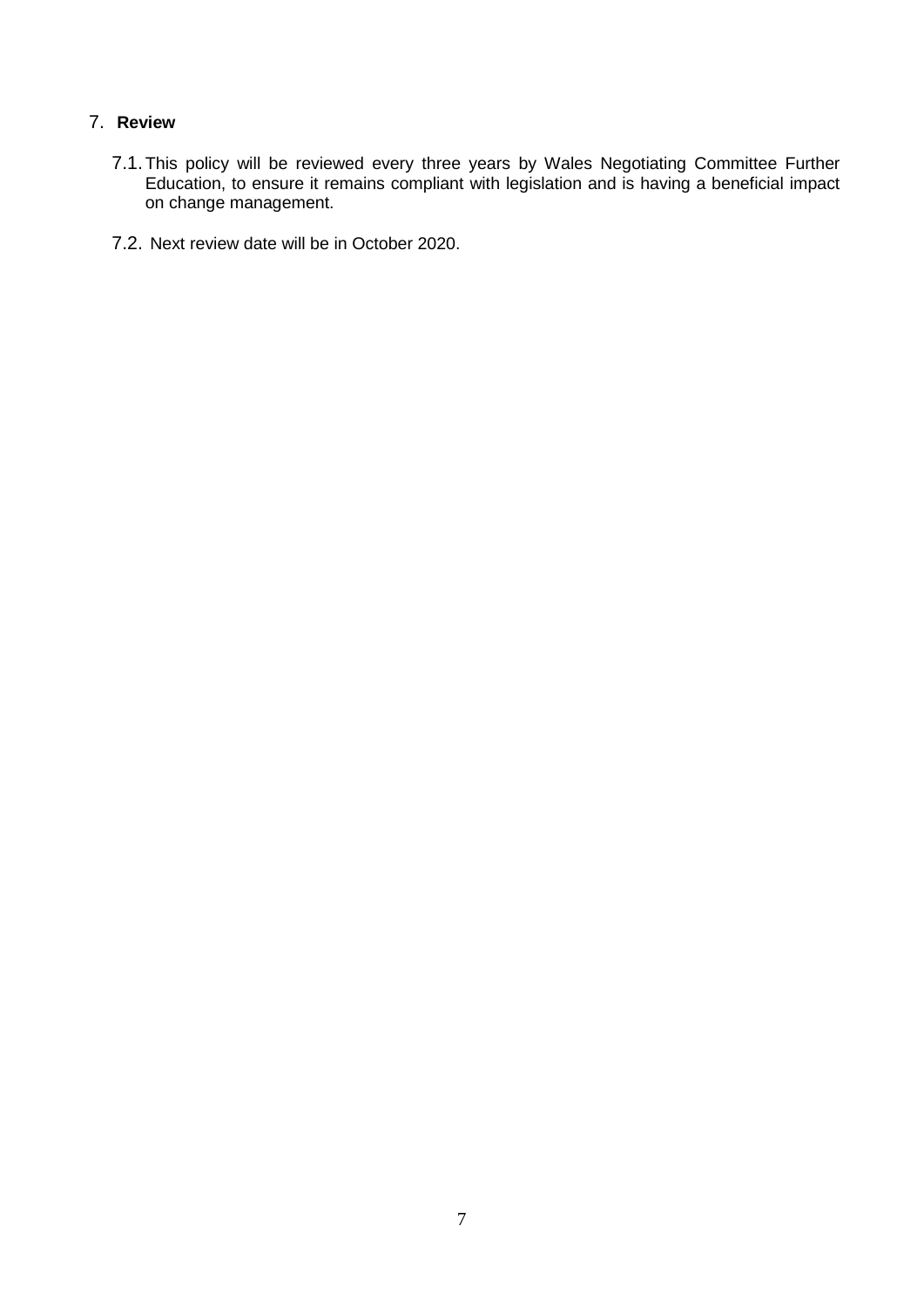# **Wales Negotiating Committee Further Education**

# **Joint Agreement on the Management of Change**

# **SIGNATURES OF THE PARTIES TO THIS AGREEMENT**

| (a) | ColegauCymru      |  |
|-----|-------------------|--|
| (b) | <b>ATL/AMiE</b>   |  |
| (c) | <b>GMB</b>        |  |
| (d) | <b>NASUWT</b>     |  |
| (e) | UCU               |  |
| (f) | Ucac              |  |
| (g) | <b>UNISON</b>     |  |
| (h) | Unite - the Union |  |

Date of Commencement of this Agreement: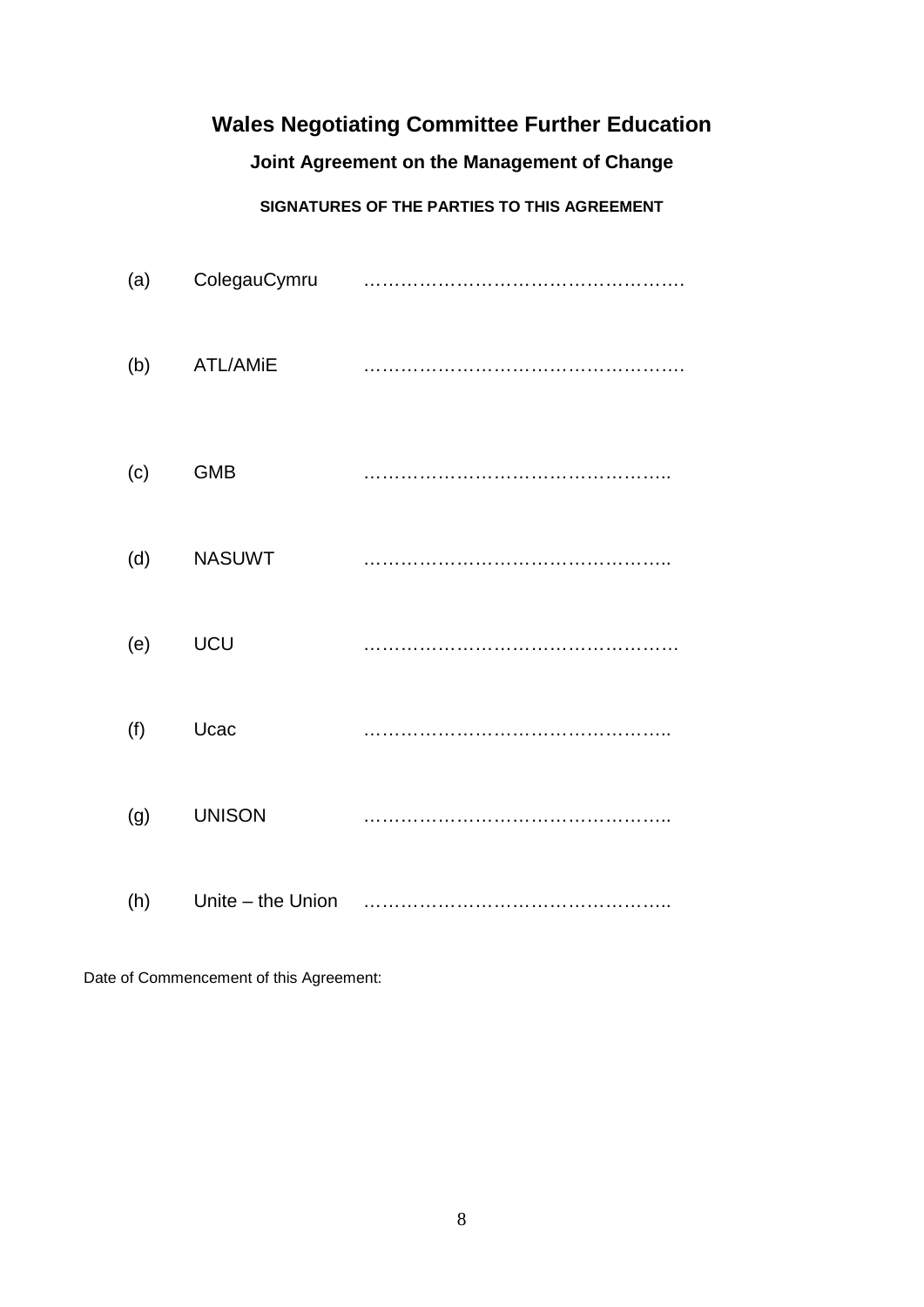# **Negotiating Committee of Further Education in Wales**

## **Equality Impact Assessment**

## **Summary**

#### **1. Name of agreement**

Joint Agreement on the Management of Change

#### **2. Lead Officer/committee member**

This Equality Impact Assessment was undertaken by the WNCFE Drafting Group and has been reviewed by the WNCFE Committee.

#### **3. Main purposes of the policy**

This nationally agreed Collective Agreement between all Welsh FE Colleges and their recognised trade unions is intended as a framework for developing and implementing proposals to achieve organisational change.

This Agreement does not replace individual FE colleges' policies on redundancy handling and those detailing the requirements of employment legislation. Where the proposed change relates to a possible redundancy situation or other employment legislation then those policies/processes should be followed. However this Agreement does lay out key principles to be followed as part of any change management process.

#### **4. Have members been engaged/consulted on proposed changes**

The WNCFE has engaged with Colleges and Joint Trade Unions in determining any impact on people with protected characteristics.

#### **5. Have ColegauCymru consulted with senior managers or other networks regarding this agreement?**

This agreement has been considered by college Principals and HR specialists to consider its impact on members of staff with protected characteristics.

#### 6. **What is being done to limit any negative impact or promote positive impact on protected groups?**

#### See Section 2

#### **How will the proposals help promote equality, eliminate discrimination and promote good relations?**

This Agreement requires colleges to ensure that the impact of change on members of staff is not underestimated and is addressed appropriately.

#### 7. **Is there an action plan in place?** YES

Name:

Signature:

Job Title:

Version: **FINAL**  Date of Review: October 2020 WNCFE (Adoption and Signature) on 13 October 2017 Approved by College Principals on 18 July 2017 Approved by WNCFE on 21 June 2017 Creation Date: April 2016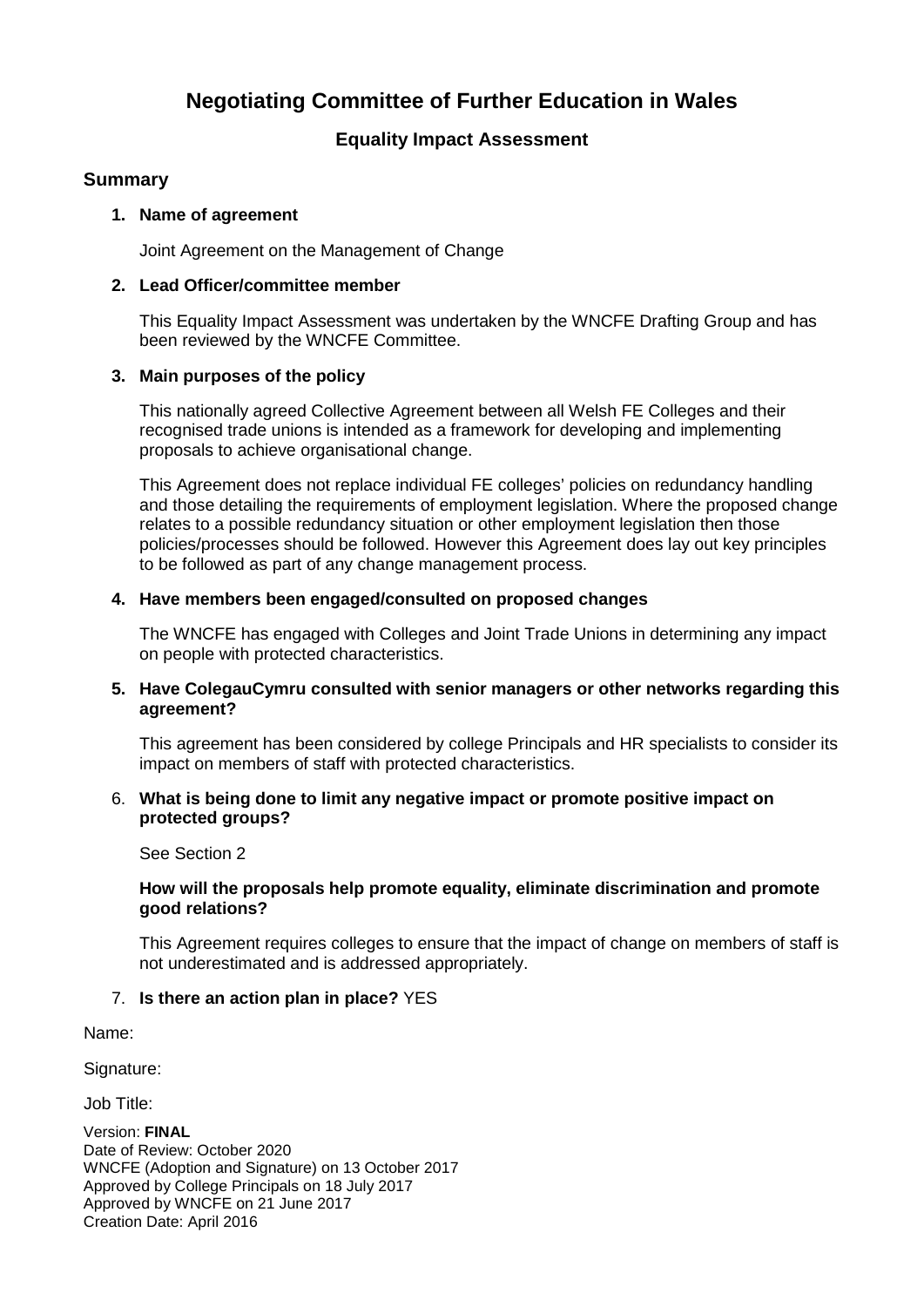# **Equality Impact Assessment Template**

### **1. Data Collection and Evidence**

| What evidence e.g. data, research, results of engagement<br>and consultation have you used to consider how this policy<br>might affect people with protected characteristics?     | In considering relevant data and evidence, the WNCFE Committee have<br>considered the following:                                                                                                                                                                                                                                                                                                                                                                                                        |
|-----------------------------------------------------------------------------------------------------------------------------------------------------------------------------------|---------------------------------------------------------------------------------------------------------------------------------------------------------------------------------------------------------------------------------------------------------------------------------------------------------------------------------------------------------------------------------------------------------------------------------------------------------------------------------------------------------|
| Evidence should be linked clearly to the relevant protected<br>characteristic                                                                                                     | Legislation: The WNCFE has considered the main Acts and<br>Regulations covering change management. As this agreement explicitly<br>excludes redundancy handling there is no legislation that will impact on<br>this agreement.                                                                                                                                                                                                                                                                          |
| Please link to any relevant documents. Describe who you<br>engaged with and the results? (It is a statutory requirement to<br>engage with people with protected characteristics). | Literature: Guidance was sought from a variety of sources including:<br>ACAS, How to Manage Change<br>$\bullet$                                                                                                                                                                                                                                                                                                                                                                                         |
| The committee in considering the duty in respect of<br>negotiations will want to consider national data as well as<br>data specific to the sector                                 | CIPD, Change Management Factsheet<br>$\bullet$<br>University of Bath, Change Management Guidance and Tool Kit<br>$\bullet$                                                                                                                                                                                                                                                                                                                                                                              |
|                                                                                                                                                                                   | <b>Engagement:</b> The WNCFE has engaged with Colleges and Joint Trade<br>Unions in determining any impact on people with protected<br>characteristics. The feedback highlights that The<br>purpose of the agreement is to prevent any less favourable treatment of<br>staff during periods of change. The Agreement aims to ensure that<br>Colleges develop policy and procedure which is inclusive and are set out<br>in a fair and consistent way for all staff employed in FE Colleges in<br>Wales. |
| What additional research, data or consultation is required to<br>fill any gaps in understanding the effects of the policy?                                                        | The WNCFE Committee will review the agreement every three years.<br>Further consultation will take place to inform any developments of the<br>agreement.                                                                                                                                                                                                                                                                                                                                                |
| Version: FINAL                                                                                                                                                                    |                                                                                                                                                                                                                                                                                                                                                                                                                                                                                                         |

Date of Review: October 2020 WNCFE (Adoption and Signature) on 13 October 2017 Approved by College Principals on 18 July 2017 Approved by WNCFE on 21 June 2017 Creation Date: April 2016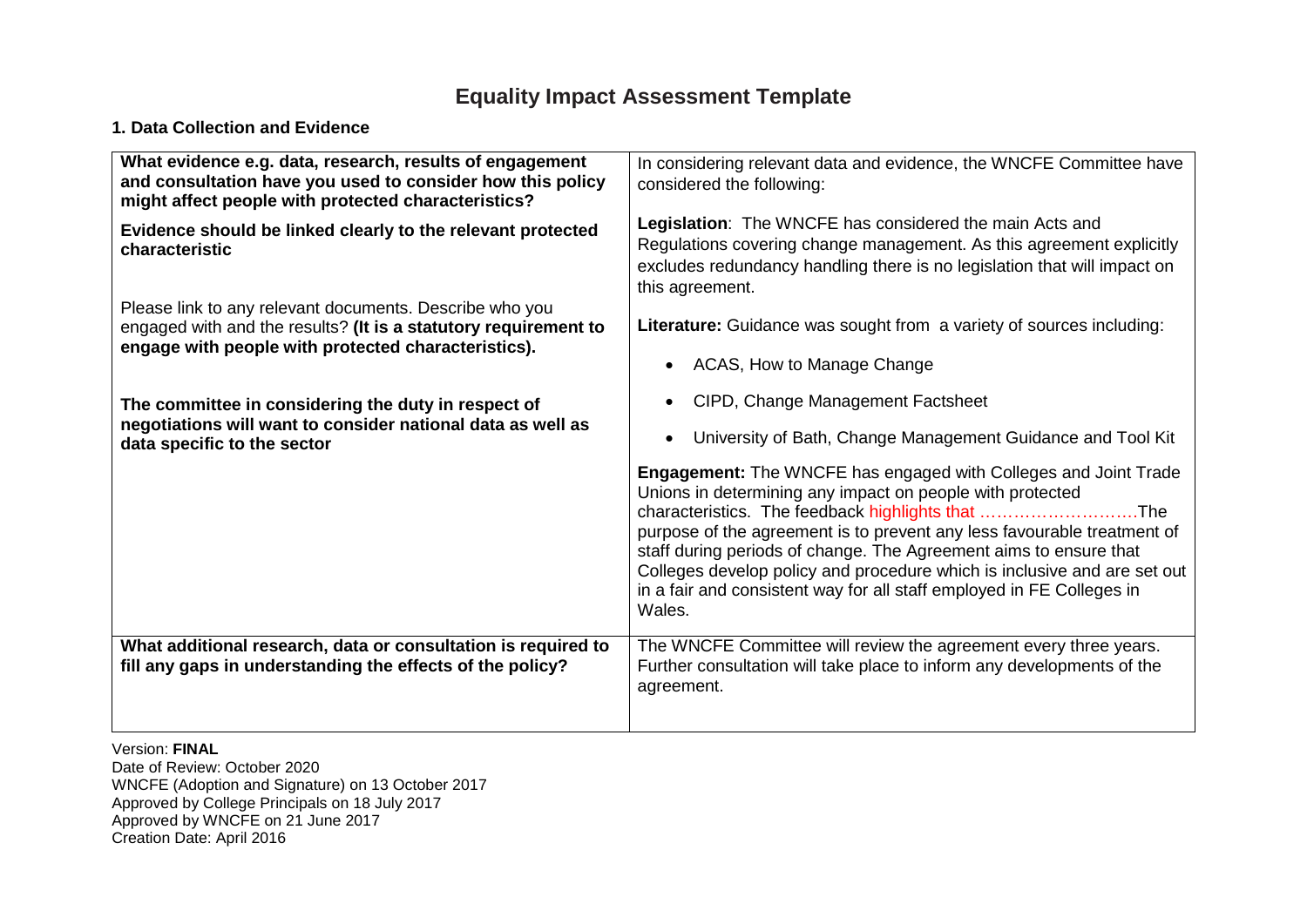## <span id="page-10-0"></span>**2 Assessment of impact and strengthening policy**

 $\overline{a}$ 

This section asks you to assess the impact of the policy on each of the protected groups.

## **Using the information available, identify the effects on this policy on the following groups**

| <b>Please indicate impact</b>                                                                              |                           |                           |                    |                                                                                                                                                                                                                                                                                                                                                                                                                                            |                                            |                                                                                                                                                            |  |
|------------------------------------------------------------------------------------------------------------|---------------------------|---------------------------|--------------------|--------------------------------------------------------------------------------------------------------------------------------------------------------------------------------------------------------------------------------------------------------------------------------------------------------------------------------------------------------------------------------------------------------------------------------------------|--------------------------------------------|------------------------------------------------------------------------------------------------------------------------------------------------------------|--|
|                                                                                                            | +ive<br>impa<br>сt<br>Y/N | -ive<br>impa<br>ct<br>Y/N | No<br>impac<br>Y/N | How is the group affected and<br>what is the evidence?                                                                                                                                                                                                                                                                                                                                                                                     | How could you limit the<br>negative impact | How can you promote<br>positive impact <sup>1</sup>                                                                                                        |  |
| Age<br>Identify the<br>impact/potential<br>impact of the service<br>on older people and<br>younger people. | Y                         | Ν                         | N                  | The Agreement has been<br>developed to help ensure that<br>any negative impact resulting<br>from changes made within<br>organisations is minimised and<br>that the change is perceived as<br>a positive event. This Agreement<br>requires colleges to ensure that<br>the impact of change on<br>members of staff is not<br>underestimated and provides a<br>fair and consistent approach to<br>change management for staff of<br>all ages. | No negative impact<br>identified           | This Agreement requires<br>colleges to ensure that the<br>impact of change on members<br>of staff is not underestimated<br>and is addressed appropriately. |  |
| <b>Disability</b><br>Identify the<br>impact/potential<br>impact on disabled                                | Y                         | N                         | N                  | The Agreement has been<br>developed to help ensure that<br>any negative impact resulting<br>from changes made within<br>organisations is minimised and                                                                                                                                                                                                                                                                                     | No negative impact<br>identified           | This Agreement requires<br>colleges to ensure that the<br>impact of change on members                                                                      |  |

 $^{\rm 1}$  What measures does the policy include to help advance equality, eliminate discrimination and promote good relations?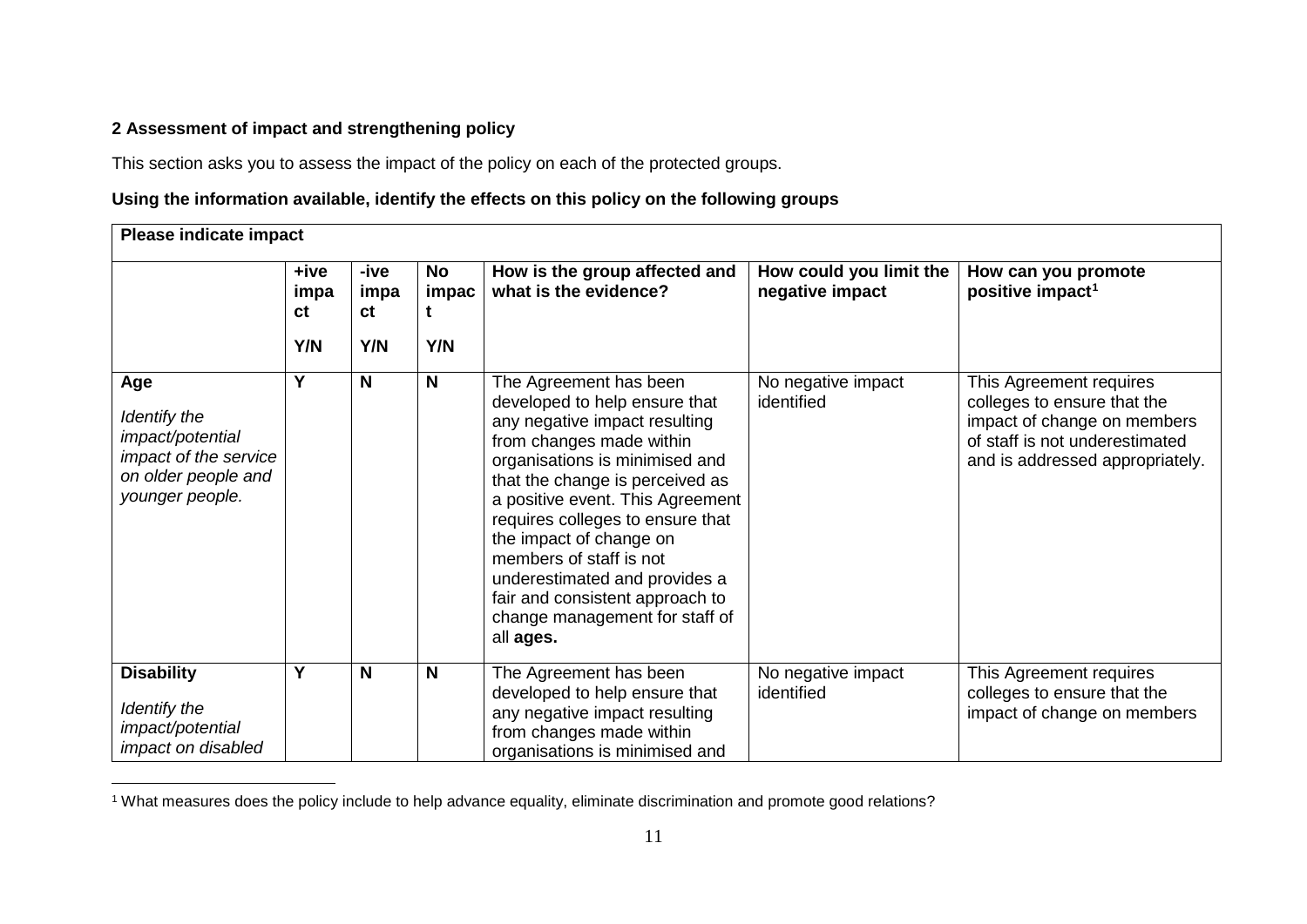| people (ensure<br>consideration of a<br>range of<br>impairments, e.g.<br>physical, sensory<br><i>impairments,</i><br>learning disabilities,<br>long-term illness). |                         |   |                         | that the change is perceived as<br>a positive event. This Agreement<br>requires colleges to ensure that<br>the impact of change on<br>members of staff is not<br>underestimated and provides a<br>fair and consistent approach to<br>change management for staff<br>with a disability or a disability<br>by association.                                                                                                                                                                                                     |                                  | of staff is not underestimated<br>and is addressed appropriately.                                                                                          |
|--------------------------------------------------------------------------------------------------------------------------------------------------------------------|-------------------------|---|-------------------------|------------------------------------------------------------------------------------------------------------------------------------------------------------------------------------------------------------------------------------------------------------------------------------------------------------------------------------------------------------------------------------------------------------------------------------------------------------------------------------------------------------------------------|----------------------------------|------------------------------------------------------------------------------------------------------------------------------------------------------------|
| <b>Gender</b><br>Reassignment<br>(GR)<br>Identify the<br>impact/potential<br>impact of the service<br>on transgender<br>people.                                    | Y                       | N | $\overline{\mathsf{N}}$ | The Agreement has been<br>developed to help ensure that<br>any negative impact resulting<br>from changes made within<br>organisations is minimised and<br>that the change is perceived as<br>a positive event. This Agreement<br>requires colleges to ensure that<br>the impact of change on<br>members of staff is not<br>underestimated and provides a<br>fair and consistent approach to<br>change management for staff<br>who have undertaken or are<br>considering undertaking the<br>process of gender<br>reassignment | No negative impact<br>identified | This Agreement requires<br>colleges to ensure that the<br>impact of change on members<br>of staff is not underestimated<br>and is addressed appropriately. |
| <b>Marriage and civil</b><br>partnership<br>(M&CP)<br>Identify the impact<br>on married people                                                                     | $\overline{\mathsf{Y}}$ | N | N                       | The Agreement has been<br>developed to help ensure that<br>any negative impact resulting<br>from changes made within<br>organisations is minimised and<br>that the change is perceived as<br>a positive event. This Agreement<br>requires colleges to ensure that<br>the impact of change on                                                                                                                                                                                                                                 | No negative impact<br>identified | This Agreement requires<br>colleges to ensure that the<br>impact of change on members<br>of staff is not underestimated<br>and is addressed appropriately. |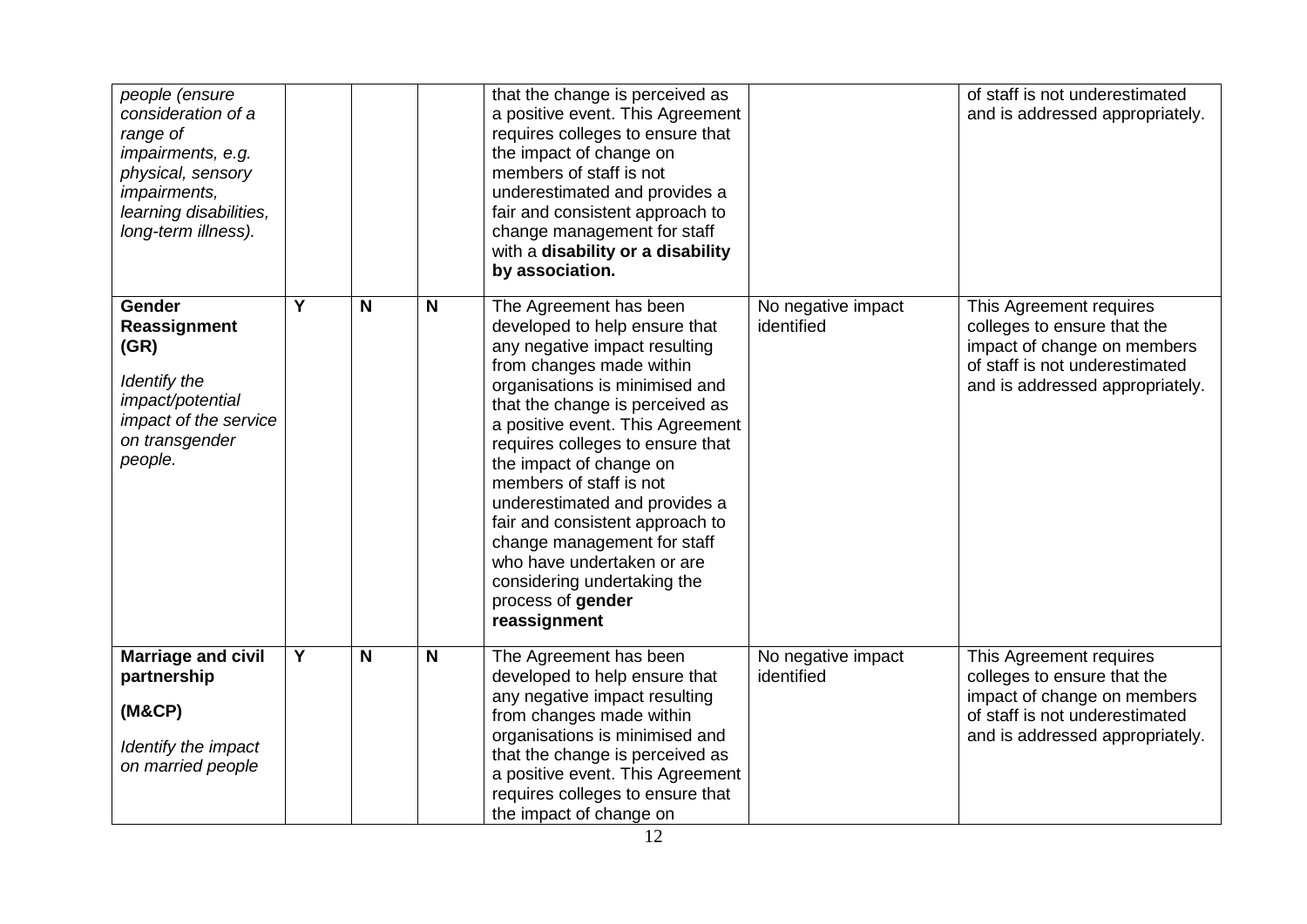| or people in civil<br>partnerships                                                                                                                               |                |   |             | members of staff is not<br>underestimated and provides a<br>fair and consistent approach to<br>change management for staff<br>who are in a marriage or civil<br>partnership                                                                                                                                                                                                                                                                                             |                                  |                                                                                                                                                            |
|------------------------------------------------------------------------------------------------------------------------------------------------------------------|----------------|---|-------------|-------------------------------------------------------------------------------------------------------------------------------------------------------------------------------------------------------------------------------------------------------------------------------------------------------------------------------------------------------------------------------------------------------------------------------------------------------------------------|----------------------------------|------------------------------------------------------------------------------------------------------------------------------------------------------------|
| <b>Pregnancy and</b><br>maternity<br>(P&M)<br>Identify the<br>impact/potential<br>impact of the service<br>on pregnant people<br>or women on<br>maternity leave. | $\overline{Y}$ | N | $\mathbf N$ | The Agreement has been<br>developed to help ensure that<br>any negative impact resulting<br>from changes made within<br>organisations is minimised and<br>that the change is perceived as<br>a positive event. This Agreement<br>requires colleges to ensure that<br>the impact of change on<br>members of staff is not<br>underestimated and provides a<br>fair and consistent approach to<br>change management for staff<br>who are pregnant or on<br>maternity leave | No negative impact<br>identified | This Agreement requires<br>colleges to ensure that the<br>impact of change on members<br>of staff is not underestimated<br>and is addressed appropriately. |
| Race<br>Identify the<br>impact/potential<br>impact of the service<br>on Black and<br>minority ethnic<br>(BME) people.                                            | Y              | N | N           | The Agreement has been<br>developed to help ensure that<br>any negative impact resulting<br>from changes made within<br>organisations is minimised and<br>that the change is perceived as<br>a positive event. This Agreement<br>requires colleges to ensure that<br>the impact of change on<br>members of staff is not<br>underestimated and provides a<br>fair and consistent approach to<br>change management for staff of<br>any race.                              | No negative impact<br>identified | This Agreement requires<br>colleges to ensure that the<br>impact of change on members<br>of staff is not underestimated<br>and is addressed appropriately. |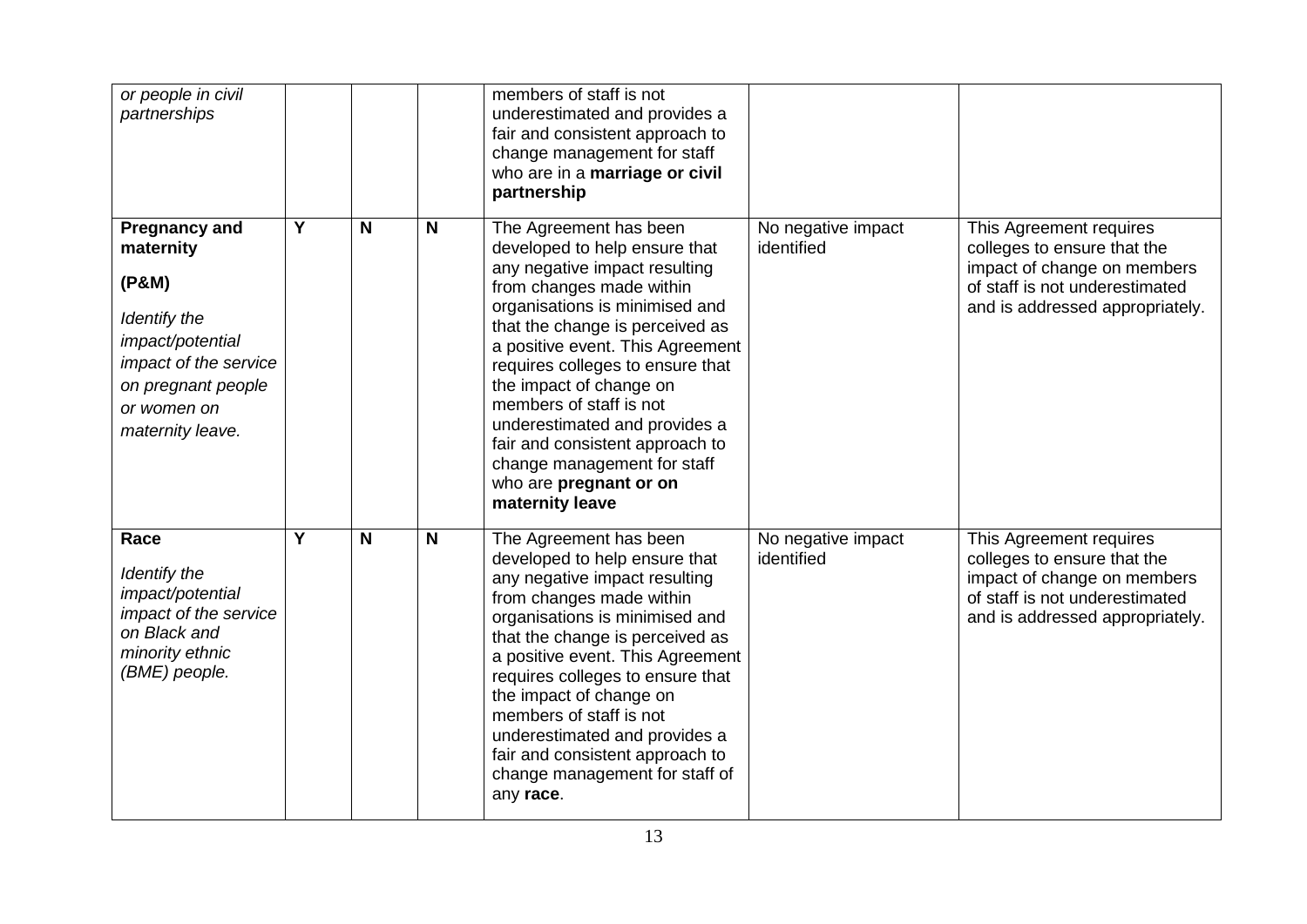| <b>Religion / Belief</b><br>Identify the<br>impact/potential<br>impact of the service<br>on people of<br>different religious<br>and faith groups. | Y                       | N | N | The Agreement has been<br>developed to help ensure that<br>any negative impact resulting<br>from changes made within<br>organisations is minimised and<br>that the change is perceived as<br>a positive event. This Agreement<br>requires colleges to ensure that<br>the impact of change on<br>members of staff is not<br>underestimated and provides a<br>fair and consistent approach to<br>change management for staff<br>with any religious belief. | No negative impact<br>identified | This Agreement requires<br>colleges to ensure that the<br>impact of change on members<br>of staff is not underestimated<br>and is addressed appropriately. |
|---------------------------------------------------------------------------------------------------------------------------------------------------|-------------------------|---|---|----------------------------------------------------------------------------------------------------------------------------------------------------------------------------------------------------------------------------------------------------------------------------------------------------------------------------------------------------------------------------------------------------------------------------------------------------------|----------------------------------|------------------------------------------------------------------------------------------------------------------------------------------------------------|
| Sex Identify the<br>impact on Men,<br>women, boys , girls                                                                                         | $\overline{\mathsf{Y}}$ | N | N | The Agreement has been<br>developed to help ensure that<br>any negative impact resulting<br>from changes made within<br>organisations is minimised and<br>that the change is perceived as<br>a positive event. This Agreement<br>requires colleges to ensure that<br>the impact of change on<br>members of staff is not<br>underestimated and provides a<br>fair and consistent approach to<br>change management for staff of<br>any gender.             | No negative impact<br>identified | This Agreement requires<br>colleges to ensure that the<br>impact of change on members<br>of staff is not underestimated<br>and is addressed appropriately. |
| <b>Sexual Orientation</b><br>(SO)<br>Identify the impact<br>on gay, lesbian and<br>bisexual people                                                | Y                       | N | N | The Agreement has been<br>developed to help ensure that<br>any negative impact resulting<br>from changes made within<br>organisations is minimised and<br>that the change is perceived as<br>a positive event. This Agreement<br>requires colleges to ensure that                                                                                                                                                                                        | No negative impact<br>identified | This Agreement requires<br>colleges to ensure that the<br>impact of change on members<br>of staff is not underestimated<br>and is addressed appropriately. |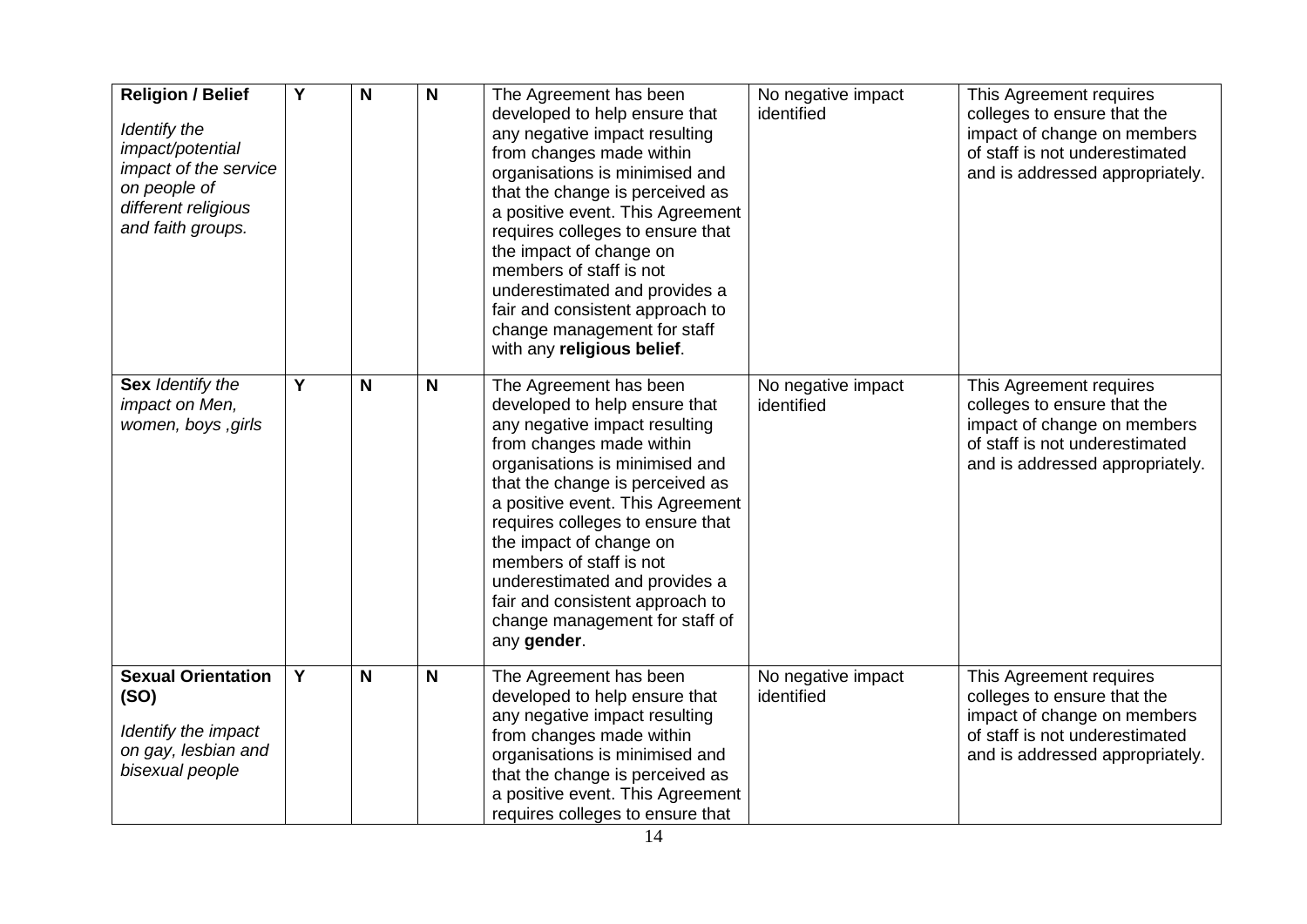|                                                                                                     |   |   | the impact of change on<br>members of staff is not<br>underestimated and provides a<br>fair and consistent approach to<br>change management for staff of<br>any sexual orientation.                                                                  |                                  |                                                                                                                                                                                                                                                        |
|-----------------------------------------------------------------------------------------------------|---|---|------------------------------------------------------------------------------------------------------------------------------------------------------------------------------------------------------------------------------------------------------|----------------------------------|--------------------------------------------------------------------------------------------------------------------------------------------------------------------------------------------------------------------------------------------------------|
| Other (additional<br>impacts such as<br>Welsh Language<br>poverty, people<br>living in rural areas) | N | N | The agreement sets out the<br>commitment for inclusivity and is<br>applied fairly to all staff. There<br>is a requirement for colleges to<br>consider the requirements under<br>their Welsh Language Scheme<br>concerning any policy<br>development. | No negative impact<br>identified | <b>WNCFE will make</b><br>arrangements for the agreement<br>to be made available, on<br>request in a range of formats<br>including, large Braille, cassette<br>tape, disk, CD Rom. The<br>agreement will be translated<br>into Welsh (see action plan) |

| If no action is taken to remove or       | N/A |
|------------------------------------------|-----|
| mitigate/negative./adverse impact please |     |
| justify why                              |     |
|                                          |     |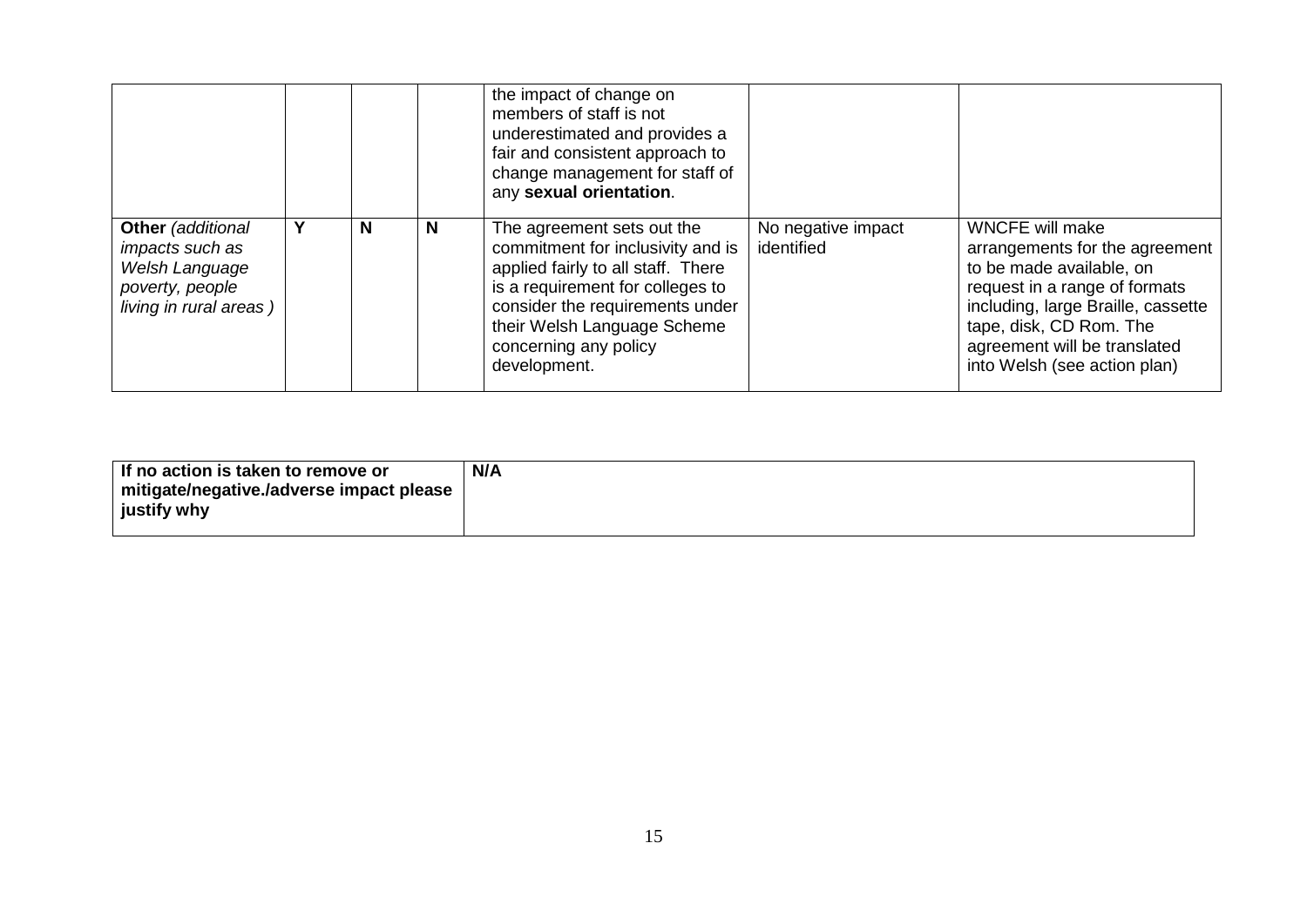### **4. Procurement**

| Is this policy due to be carried out wholly or<br>partly by contractors? If yes, please set out<br>what steps you will take to build into all<br>stages of the procurement process the<br>requirement to consider the equality duty. | No. |
|--------------------------------------------------------------------------------------------------------------------------------------------------------------------------------------------------------------------------------------|-----|
| You will need to think about:                                                                                                                                                                                                        |     |
| • tendering and specifications                                                                                                                                                                                                       |     |
| awards process<br>$\bullet$                                                                                                                                                                                                          |     |
| contract clauses<br>$\bullet$                                                                                                                                                                                                        |     |
| • performance measures, and                                                                                                                                                                                                          |     |
| monitoring and performance measures.                                                                                                                                                                                                 |     |

# **5. Monitoring, Evaluating and Reviewing**

| How will you monitor the impact and effectiveness of the new<br>policy?<br>This could include adaptations or extensions to current monitoring<br>systems, relevant timeframes and a commitment to carry out an<br>EIA review once the policy has been in place for one year. List<br>details of any follow-up work that will be undertaken in relation to<br>the policy (e.g. survey, specific monitoring process etc). | This agreement will be monitored and reviewed every three years<br>by the Wales Negotiating Committee Further Education. Should<br>an issue be raised by a College or a Trade union which would<br>require an earlier review of the agreement this will be undertaken. |
|-------------------------------------------------------------------------------------------------------------------------------------------------------------------------------------------------------------------------------------------------------------------------------------------------------------------------------------------------------------------------------------------------------------------------|------------------------------------------------------------------------------------------------------------------------------------------------------------------------------------------------------------------------------------------------------------------------|
|-------------------------------------------------------------------------------------------------------------------------------------------------------------------------------------------------------------------------------------------------------------------------------------------------------------------------------------------------------------------------------------------------------------------------|------------------------------------------------------------------------------------------------------------------------------------------------------------------------------------------------------------------------------------------------------------------------|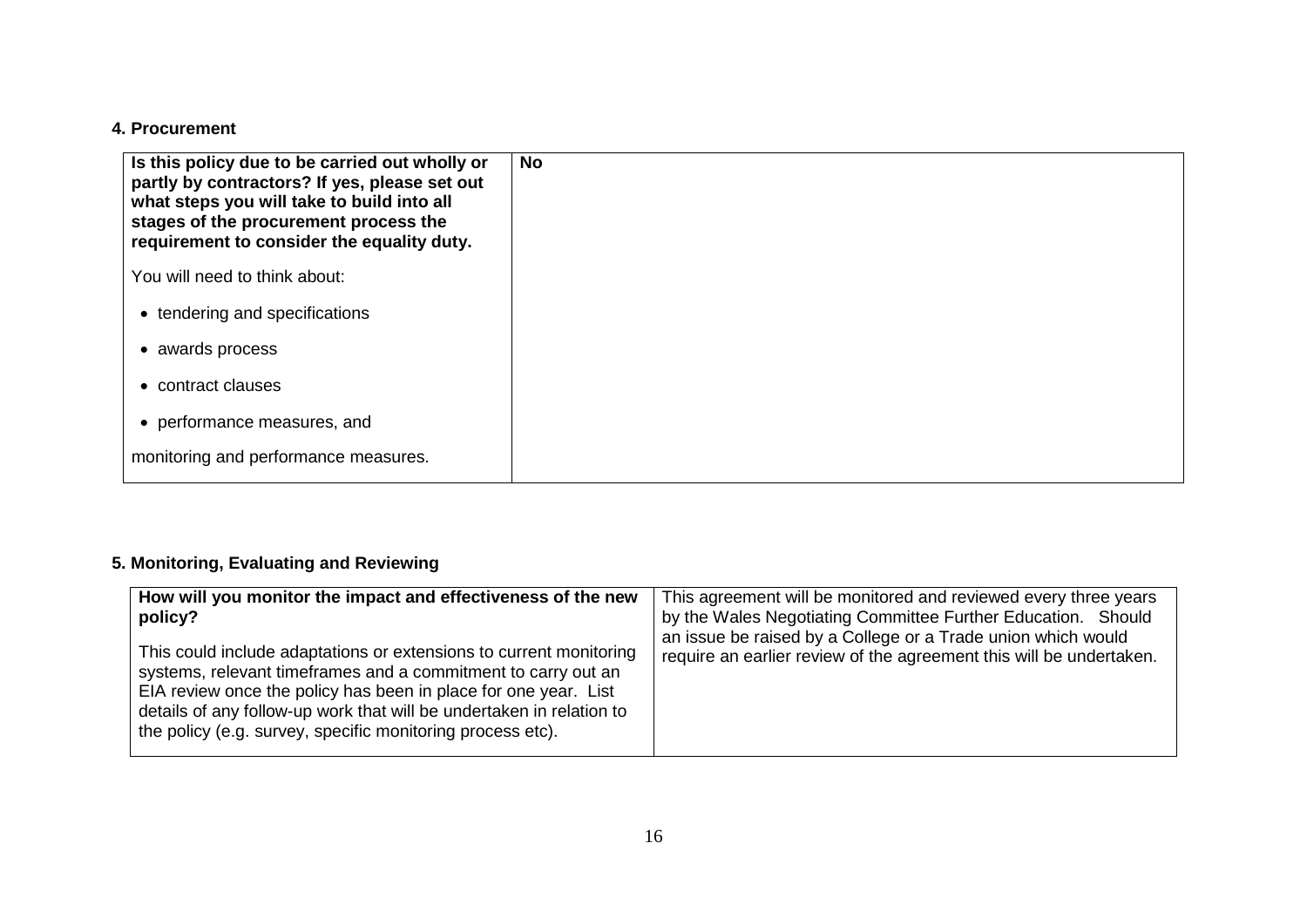<span id="page-16-0"></span>

| Give details of how the results of the impact assessment will | The Joint Agreement and the Equality Impact Assessment will be |
|---------------------------------------------------------------|----------------------------------------------------------------|
| be published, including consultation results and monitoring   | published on the ColegauCymru internet pages and will include  |
| information if applicable.                                    | details of the arrangements for monitoring.                    |
|                                                               |                                                                |

#### **6. Action Plan**

 $\overline{a}$ 

The below provides an opportunity to state how any negative impact will be mitigated. It also allows you to list how you will tackle any gaps in the policy. Look back through steps 1 – 7 of the EIA and include any identified actions in the plan below. Ensure that each action is listed with a target date and assigned to a named member of the committee.

| Action                                                                                                                                            | Responsible Person | By When             | Progress  |
|---------------------------------------------------------------------------------------------------------------------------------------------------|--------------------|---------------------|-----------|
| ColegauCymru to dedicated page for WNCFE in order<br>to upload documents for public access.                                                       | CEO - ColegauCymru | In place            | Completed |
| Publish summary of EIA <sup>2</sup>                                                                                                               | CEO - ColegauCymru | 30 November<br>2017 |           |
| Welsh translation of the agreement                                                                                                                | CEO - ColegauCymru | 30 November<br>2017 |           |
| Made arrangements for the agreement to be provided,<br>on request, in different formats including, large Braille,<br>cassette tape, disk, CD Rom. | CEO - ColegauCymru | 30 November<br>2017 |           |

 $^2$  summaries of EIAs where there is substantial impact will need to be published